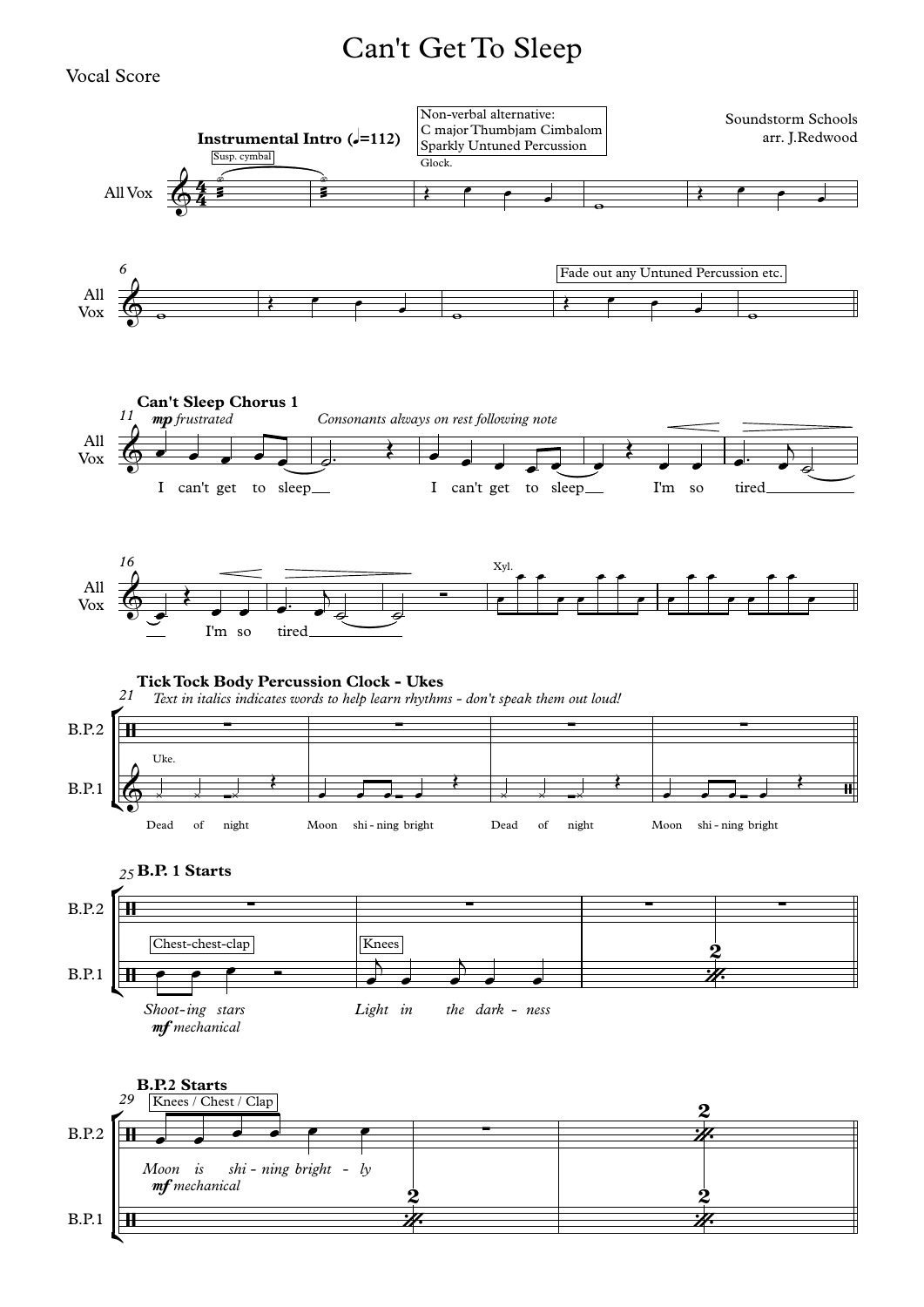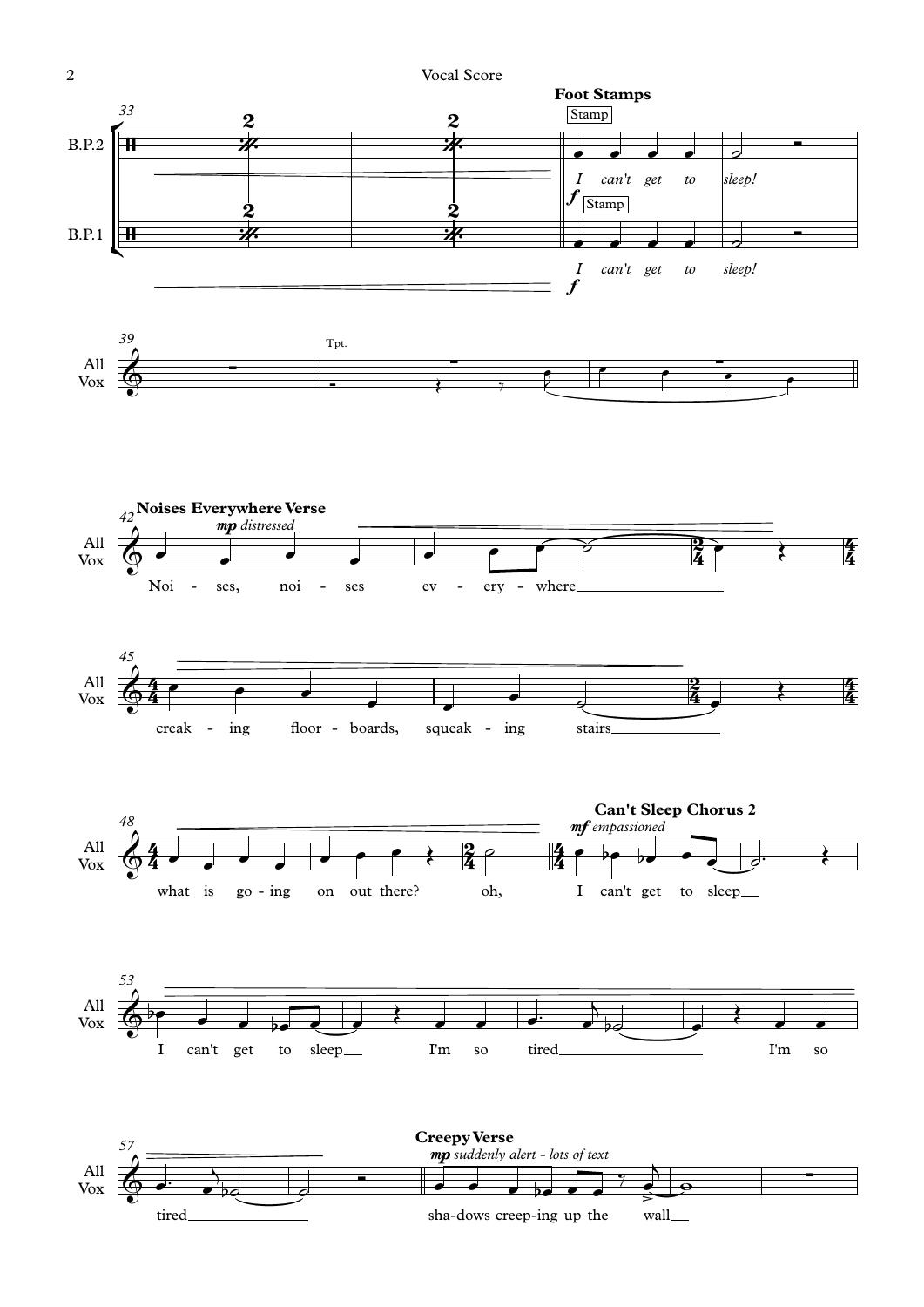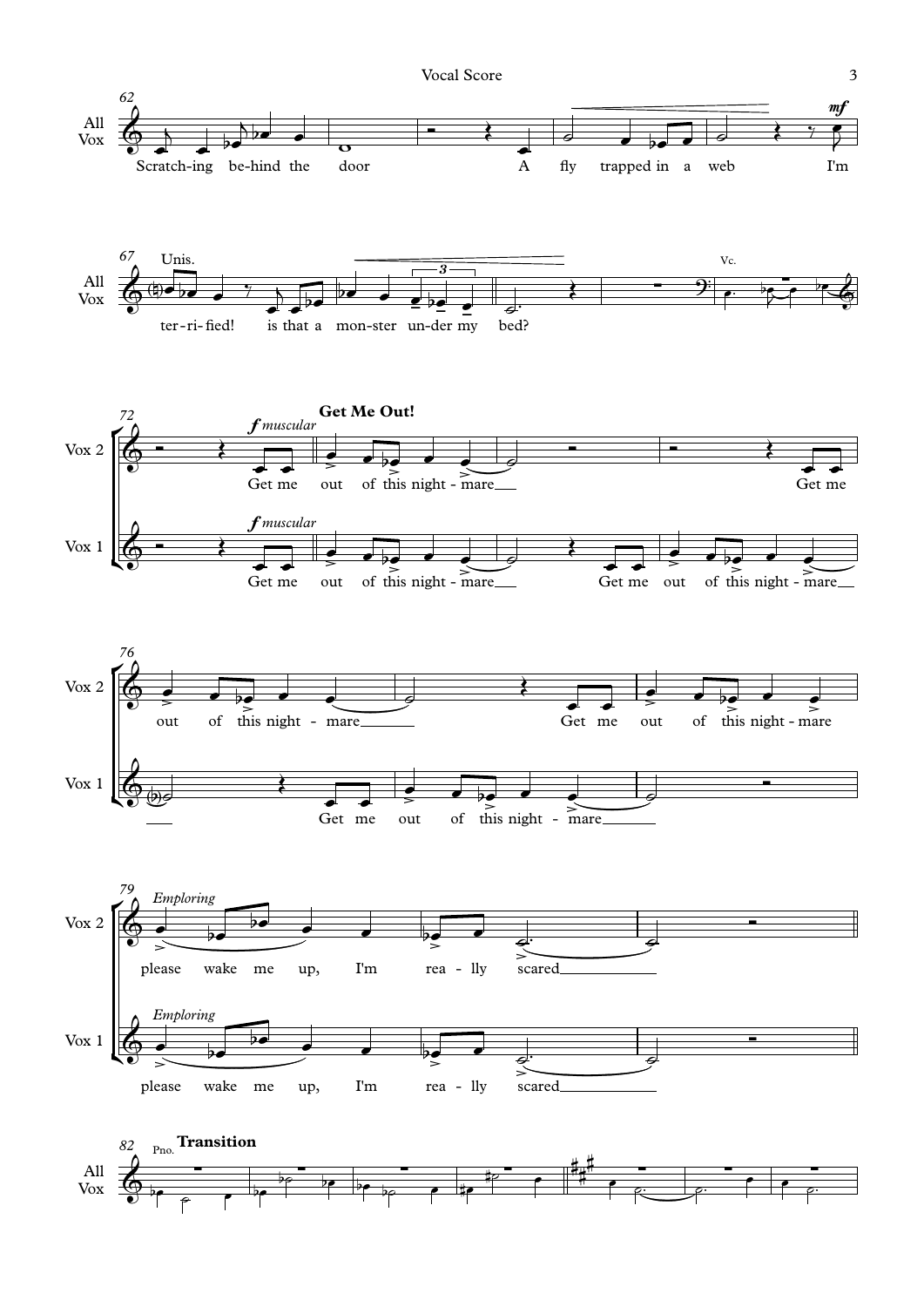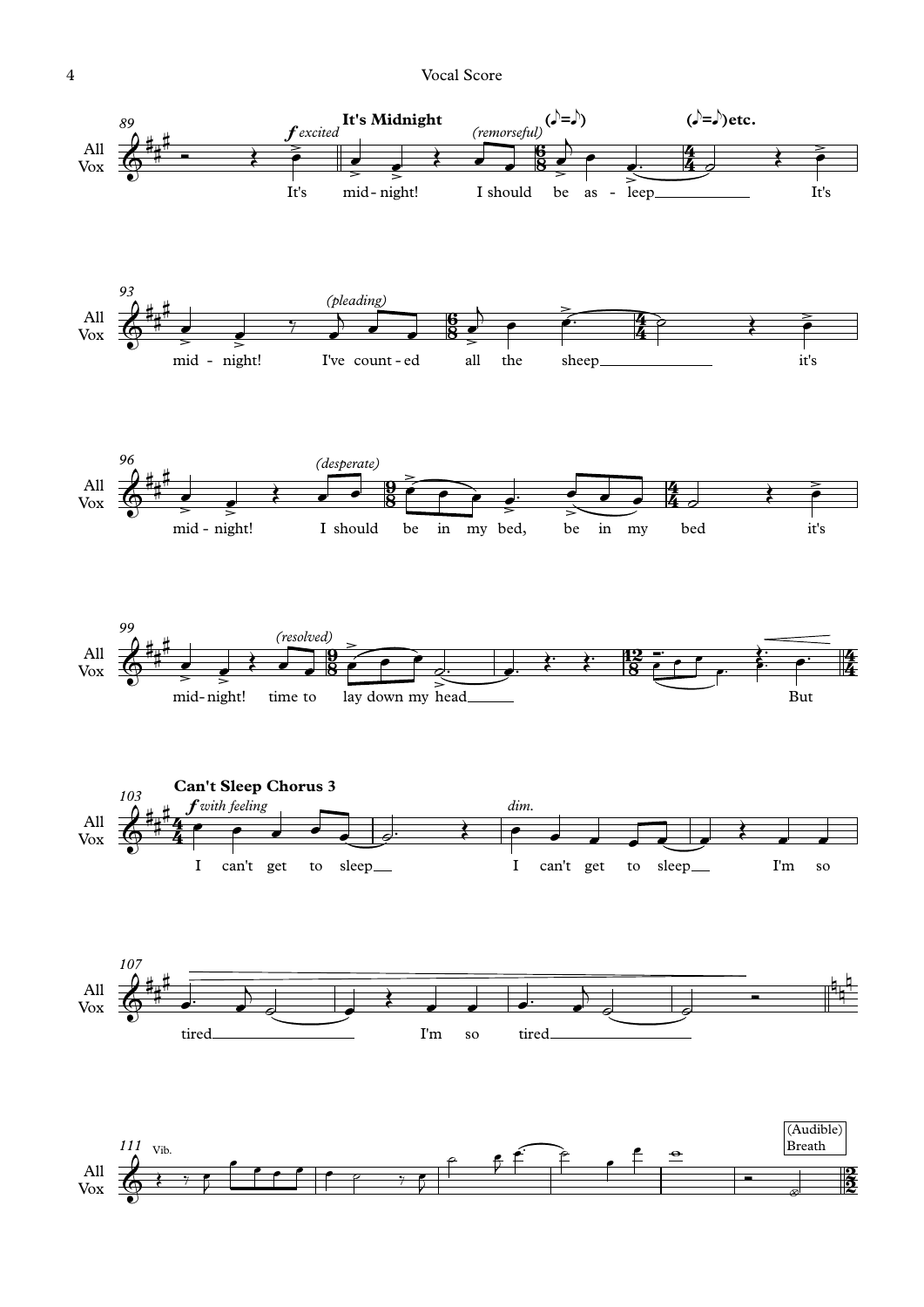Vocal Score 5